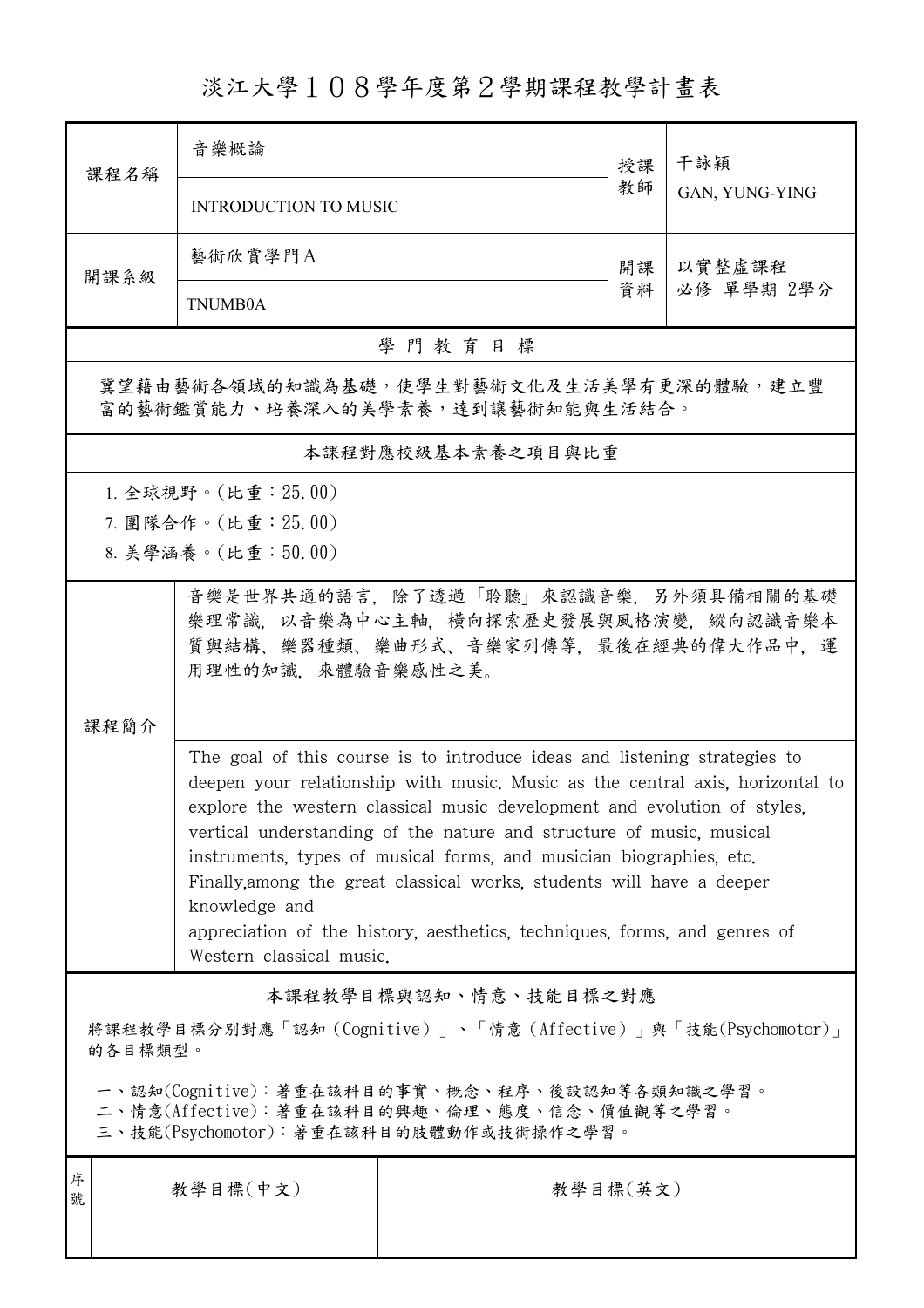|                | 1 學生能對音樂史有更充分完整的<br>1 <sup>1</sup><br>了解 |                               |    | Students will be able to understand the complete<br>history of classical music             |                                      |  |  |  |  |  |
|----------------|------------------------------------------|-------------------------------|----|--------------------------------------------------------------------------------------------|--------------------------------------|--|--|--|--|--|
| $\overline{2}$ | 2 學生能對音樂與美學有更深的<br>體驗與認知                 |                               |    | Students will have a deeper experience of music<br>aesthetics and cognition                |                                      |  |  |  |  |  |
| 3              |                                          | 3.啟發學生對音樂與藝術的興趣               |    | Stimulates student's interest in music and arts                                            |                                      |  |  |  |  |  |
| 4              | 動                                        |                               |    | 4 帶動學生參加音樂藝術相關的活 Lead students to participate in music and art related<br>activities       |                                      |  |  |  |  |  |
| 5              | 5 認識音樂的本質與要素                             |                               |    | 5. Be able to understand the basic<br>Be able to understand the basic<br>elements of music |                                      |  |  |  |  |  |
|                | 教學目標之目標類型、核心能力、基本素養教學方法與評量方式             |                               |    |                                                                                            |                                      |  |  |  |  |  |
| 序號             | 目標類型                                     | 院、系 $(\kappa)$<br>核心能力   基本素養 | 校級 | 教學方法                                                                                       | 評量方式                                 |  |  |  |  |  |
| 1              | 認知                                       |                               | 8  | 講述                                                                                         | 測驗                                   |  |  |  |  |  |
| 2              | 情意                                       |                               | 18 | 講述                                                                                         | 測驗                                   |  |  |  |  |  |
| 3              | 認知                                       |                               | 78 | 討論                                                                                         | 報告(含口頭、書面)                           |  |  |  |  |  |
| 4              | 認知                                       |                               | 7  | 討論                                                                                         | 作業                                   |  |  |  |  |  |
| 5              | 認知                                       |                               | 8  | 講述                                                                                         | 測驗                                   |  |  |  |  |  |
|                | 授課進度表                                    |                               |    |                                                                                            |                                      |  |  |  |  |  |
| 週<br>欤         | 日期起訖                                     |                               |    | 内 容 (Subject/Topics)                                                                       | 備<br>註<br>(採數位教學之週次,請<br>填「線上非同步教學」) |  |  |  |  |  |
| $\mathbf{1}$   | $109/03/02$ ~<br>109/03/08               | 聆賞音樂的全新體驗                     |    |                                                                                            |                                      |  |  |  |  |  |
| 2              | $109/03/09$ ~<br>109/03/15               | 音樂的基本要素                       |    |                                                                                            |                                      |  |  |  |  |  |
| 3              | $109/03/16$ ~<br>109/03/22               | 音樂賞析的基本理論                     |    |                                                                                            |                                      |  |  |  |  |  |
| 4              | $109/03/23$ ~<br>109/03/29               | 音樂的起源與發展                      |    |                                                                                            |                                      |  |  |  |  |  |
| 5              | $109/03/30$ ~<br>109/04/05               | 西洋古典音樂發展史I.                   |    |                                                                                            |                                      |  |  |  |  |  |
| 6              | $109/04/06 \sim$<br>109/04/12            | 認識音樂大師                        |    |                                                                                            |                                      |  |  |  |  |  |
| 7              | $109/04/13$ ~<br>109/04/19               | 體驗聲樂之美                        |    |                                                                                            |                                      |  |  |  |  |  |
| 8              | $109/04/20$ ~<br>109/04/26               | 認識管弦樂的語言                      |    |                                                                                            |                                      |  |  |  |  |  |
| 9              | $109/04/27$ ~<br>109/05/03               | 期中考試週                         |    |                                                                                            |                                      |  |  |  |  |  |
| 10             | $109/05/04$ ~<br>109/05/10               | 音樂與生活                         |    |                                                                                            | 線上非同步教學                              |  |  |  |  |  |
| 11             | $109/05/11$ ~<br>109/05/17               | 世界音樂節漫遊                       |    |                                                                                            | 線上非同步教學                              |  |  |  |  |  |
| 12             | $109/05/18$ ~<br>109/05/24               | 當代器樂演奏大師介紹                    |    |                                                                                            |                                      |  |  |  |  |  |